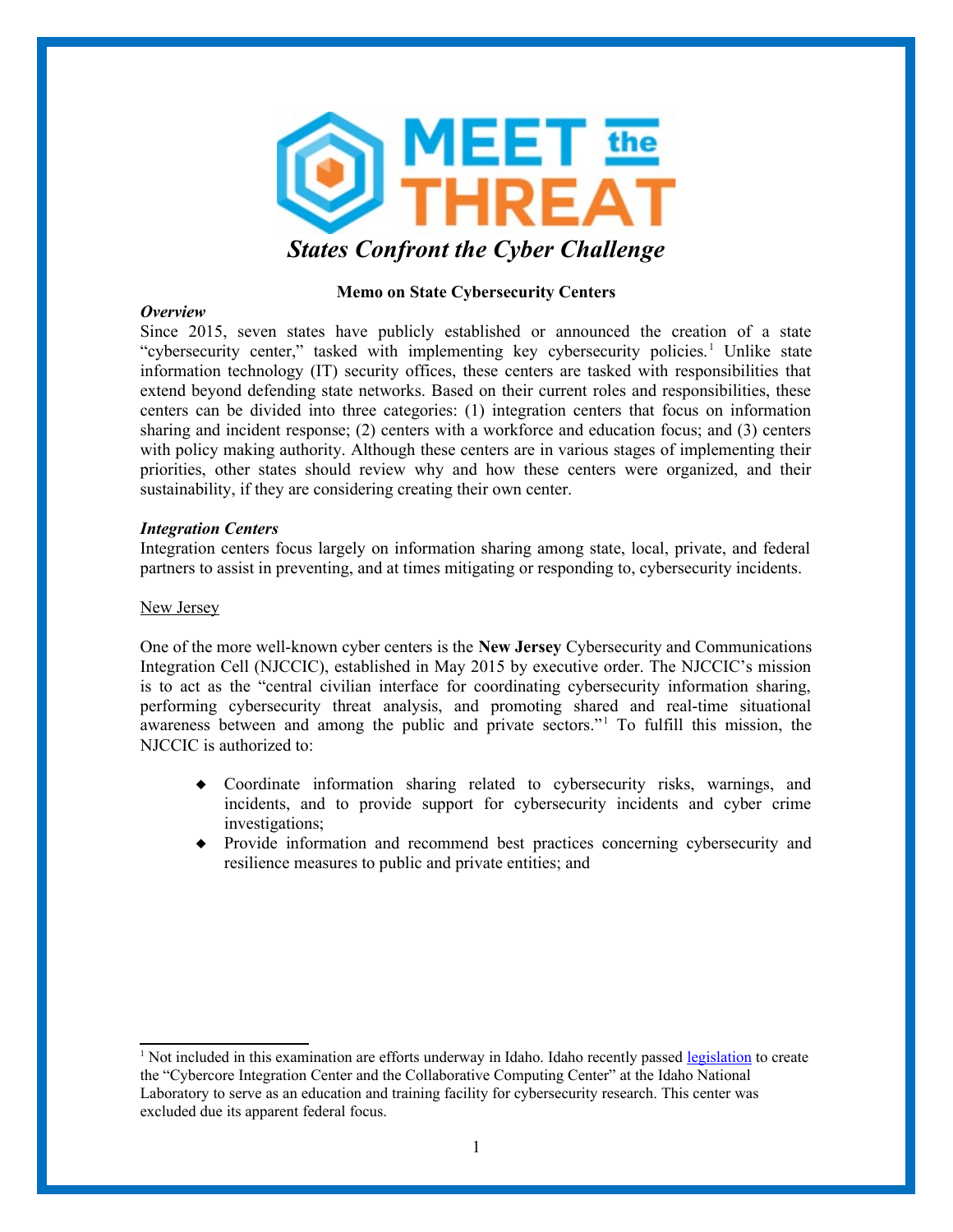Serve as an information sharing and analysis organization  $(ISAO)^2$  $(ISAO)^2$  and coordinate with federal agencies, public and private sector entities.<sup>2</sup>

The actors responsible for implementing these responsibilities include the state's office of homeland security and preparedness (OHSP)—where the NJCCIC resides—the attorney general's office; state police; office of information technology; and any other local, federal, or private sector partner that the Director of OHSP deems necessary.<sup>3</sup>

# California

In the fall of 2015, the **California** Cybersecurity Integration Center (Cal-CSIC) was established by executive order to "to reduce the likelihood and severity of cyber incidents that could damage California's economy, its critical infrastructure, or public and private sector computer networks."<sup>4</sup> Like the NJCCIC, the Cal-CSIC coordinates information sharing among local, state, federal, tribal, and private partners. Specifically, the Cal-CSIC is tasked with:

- Providing warnings of cyber attacks to government agencies and other partners;
- Coordinating information sharing among entities and sharing of recommended best practices;
- Assessing risks to critical infrastructure and information technology (IT) networks;
- Prioritizing cyber threats and supporting public and private sector partners in protecting their vulnerable infrastructure and IT networks; and
- Supporting cybersecurity assessments, audits, and accountability programs that are required by state law to protect the IT networks of state agencies and departments.<sup>5</sup>

In addition to the actors identified in the NJCCIC, the Cal-CSIC also includes the state's health and human services agency, the utilities emergency association, universities, and community colleges. Lastly, the Cal-CSIC will create a cyber incident response team (CIRT) that leads cyber threat detection, reporting, and response, as well assists in cyber crime investigations.<sup>6</sup>

## New Hampshire

The **New Hampshire** Cybersecurity Integration (NH-CIC) was created by executive order in October 2016. It will coordinate cybersecurity monitoring, share information, perform threat analyses, and promote situational awareness among executive branch agencies and departments. <sup>7</sup> According to meeting minutes, the NH-CIC will maintain an active role in responding to security events by:

- $\bullet$  Coordinating the prevention and mitigation of cyber threats to the state;
- Pursing whole-of-state operation integration through information sharing;
- Breaking down technological and institutional barriers that impede information exchange, situational awareness, and understanding of threats and their impact;
- $\bullet$  Sustaining readiness to respond to all cyber incidents;

<span id="page-1-0"></span><sup>&</sup>lt;sup>2</sup> An [ISAO](https://www.isao.org/faq/) is any entity or collaboration created or employed by public or private-sector organizations, for the purposes of: (1) gathering and analyzing critical cyber and related information in order to better understand security problems and interdependencies related to cyber systems, so as to ensure their availability, integrity, and reliability; (2) communicating or disclosing critical cyber and related information to help prevent, detect, mitigate, or recover from the effects of an interference, compromise, or incapacitation problem related to cyber systems; and (3) voluntarily disseminating critical cyber and related information to its members; federal, state, and local governments; or any other entities that may be of assistance in carrying out the purposes previously specified.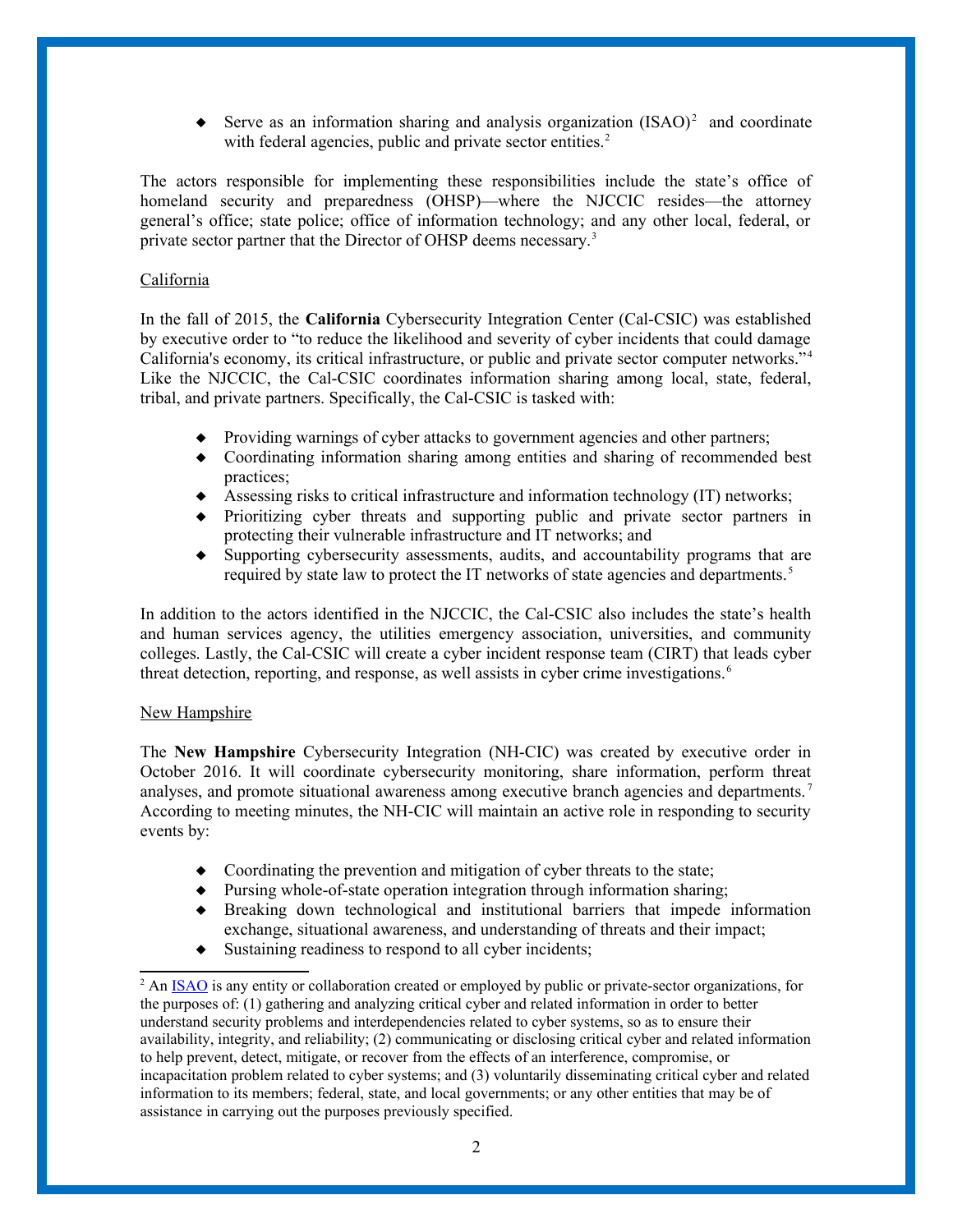- Serving stakeholders as a statewide "center of excellence"; and
- $\bullet$  Protecting the privacy and critical data of New Hampshire citizens.<sup>8</sup>

The state's department of information technology will establish and maintain the NH-CIC, but it will be located within the state's division of homeland security and emergency management. To facilitate the fulfillment of its mission, the executive order requires that (1) all known or suspected cyber incidents within state agencies or within any vendor acting as an agent of the state to be reported to the NH-CIC and (2) for all agencies to appoint an employee to lead all agency security matters.<sup>9</sup>

### *Distinctions*

Although these three integration centers have many commonalities, they each possess unique qualities. First, New Jersey leverages the NJCCIC to assist in evaluating the state's cybersecurity performance based on the NJCCIC's activities. For instance, cyber analyses will be evaluated by the volume of alerts and reports published by NJCCIC; public-private partnerships will be assessed by the number of new members registered with the NJCCIC; and cybersecurity awareness will be measured by the number of briefings and webinars.<sup>10</sup> Other states may wish to use their integration centers in a similar way. For example, a state may evaluate its incident response efforts by assessing how many hours were worked on an incident, reviewing reports for adherence to policies, and determining if the incident is a recurrence of a previous incident.<sup>11</sup>

The Cal-CSIC is the lone integration center developing a statewide cybersecurity strategy to "strengthen cyber emergency preparedness and response, standardize implementation of data protection measures, enhance digital forensics and cyber investigative capabilities, deepen expertise among California's workforce of cybersecurity professionals, and expand cybersecurity awareness and public education."<sup>[3,](#page-2-0) 12</sup> Other states may want to consider a similar approach as an integration center may be best suited to understand the state's threats and vulnerabilities, and its ability to prevent threats from materializing. This knowledge could then be used to form the baseline of a cybersecurity strategy.

Lastly, the NH-CIC has a unique governance structure called the executive oversight committee. This committee's broad goal is to manage operations and implementation of the strategic plan and overall governance of the center. The body is unique in that it comprises a wide range of departments, such as employment security, environmental services, revenue administration, transportation, and the office of professional licensure and certification. <sup>13</sup> Such a diverse body I designed to overcome divisions and institutional barriers that hinder information sharing across stakeholders in the public and private sectors.

## *Workforce and Education Centers*

These cybersecurity centers have similar roles to the integration centers described above, but they have additional duties related to cybersecurity education and workforce development.

### Colorado

The National Cybersecurity Center (NCC) in **Colorado**, legislatively enacted in 2016 as a nonprofit organization, consists of three "pillars," with one pillar focusing specifically on incident response. Like the integration centers, the NCC's Rapid Response Center (RRC) is composed of law enforcement entities, military organizations, and emergency management and homeland

<span id="page-2-0"></span><sup>&</sup>lt;sup>3</sup> Although California is the only integration center to create a statewide cybersecurity strategy, other state cyber centers are also tasked with creating a statewide cybersecurity strategy.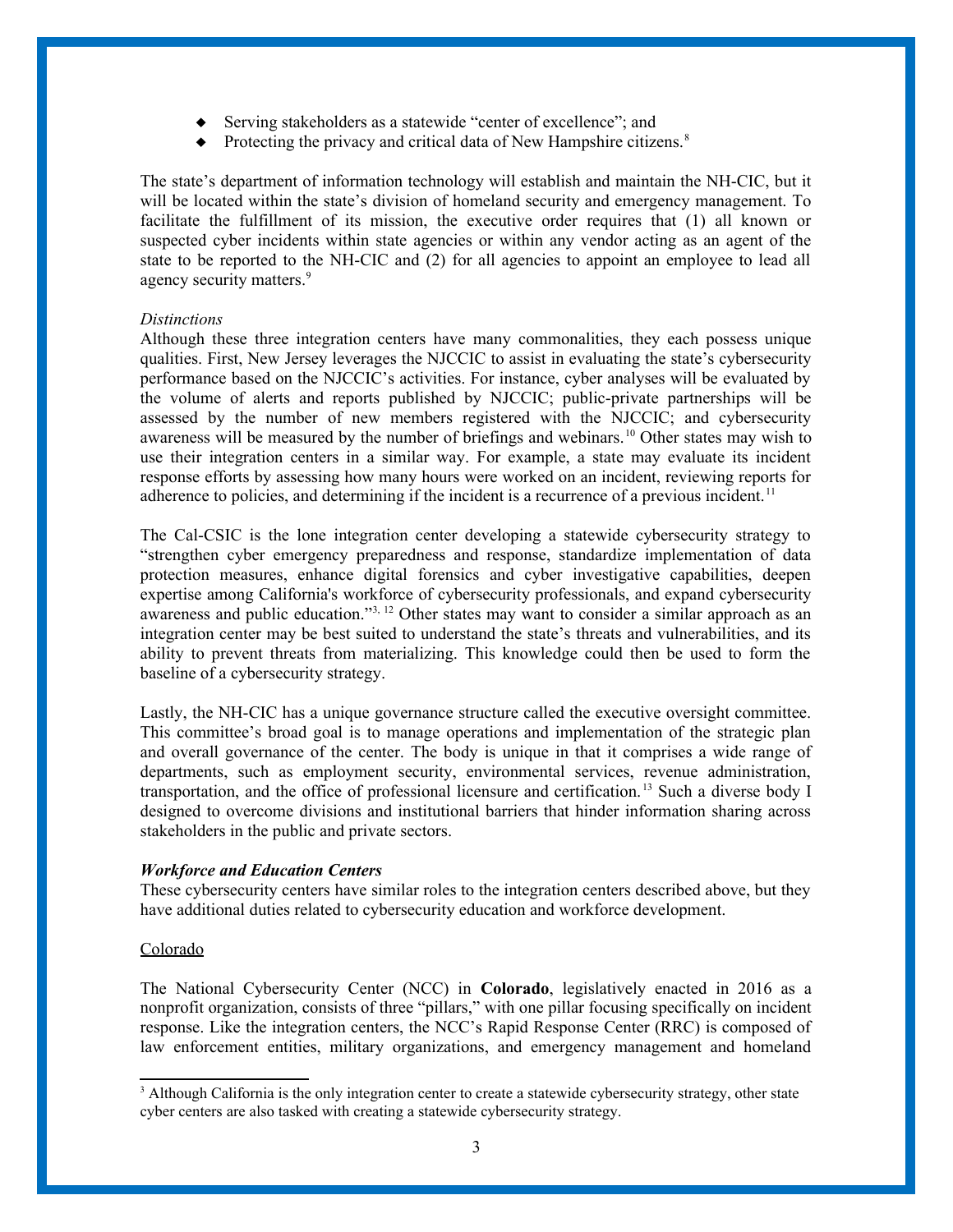security agencies. The RRC assists NCC members when they are victims of an incident, encourages interstate information sharing, supports intelligence and law enforcement operations, and conducts training and exercises, among other things. <sup>14</sup>

The other two pillars of the NCC have mandates that extend beyond incident response. The Cyber Research, Education, and Training Center (CRETC) develops and provides workforce education and training programs for the nation's public and private sector employees. A few of its objectives include coordinating with the U.S. Department of Homeland Security and the National Security Agency to certify cyber courses; collaborating with community colleges to develop transferable cybersecurity curricula; creating a public policy think tank; and establishing education, training, and "academic symposia" for government leaders.<sup>15</sup> The third pillar, the Cyber Institute, will be a dedicated national facility to share real-time information on cyber trends, security, best practices, and education resources.

### Georgia

**Georgia's** Cyber Innovation and Training Center (Center) seeks to "promote modernization in cybersecurity technology for private and public industries through unique education, training, research, and practical applications."<sup>16</sup> To facilitate this goal, the Center will establish a cyber range, a pseudo network allowing for red team/blue team exercises, for businesses and universities. Regarding the former, the Center stands out from other states due to acting as an incubator for start-up companies. With the range, the Center also intends on:

- Allowing professionals to practice incident response plans;
- Establishing the Georgia Cybersecurity Academy to provide cybersecurity awareness, training, and education for information security officers;
- Providing security awareness, training and education, professional development, and cyber workforce development;
- Educating and training local human resource professionals to fill workforce deficiencies;
- Providing the ability to rapidly test and evaluate various security architecture; and
- $\blacklozenge$  Performing exercises to verify government and business readiness.<sup>17</sup>

## *Distinction: The Economic Cost*

Operational costs for the integration centers in New Jersey, California, and New Hampshire could not be found. By contrast, Colorado and Georgia have appropriated funds to develop their centers. Specifically, Colorado appropriated roughly eight million dollars to launch the NCC, while Georgia allocated roughly \$50 million to create the Center. The Colorado legislation enacting the NCC does not contain line item spending,<sup>18</sup> but Georgia provides spending detail for their center. Georgia's higher costs derive from the planned construction of a \$41.5 million, 150,000 square foot facility, which will contain a cyber range and a sensitive compartmented information facility  $(SCIF)$ <sup>19</sup>. The remaining funds will cover staffing; operating costs; and planning and design, utilities, and marketing.<sup>20</sup> These figures indicate that the Georgia Center will cost roughly seven to nine million dollars a year to operate, until it is fully leased.<sup>21</sup> Other states should take into consideration the economic cost of creating these types of centers and ask themselves:

- $\blacklozenge$  Will legislators have the appetite to continue to appropriate funds for the center?
- Will a new gubernatorial administration still prioritize cybersecurity and provide sufficient funds to the center?
- $\blacklozenge$  How will the center measure its return on investment? and
- What legal status makes the most economical sense: state entity, non-profit, or public-private model?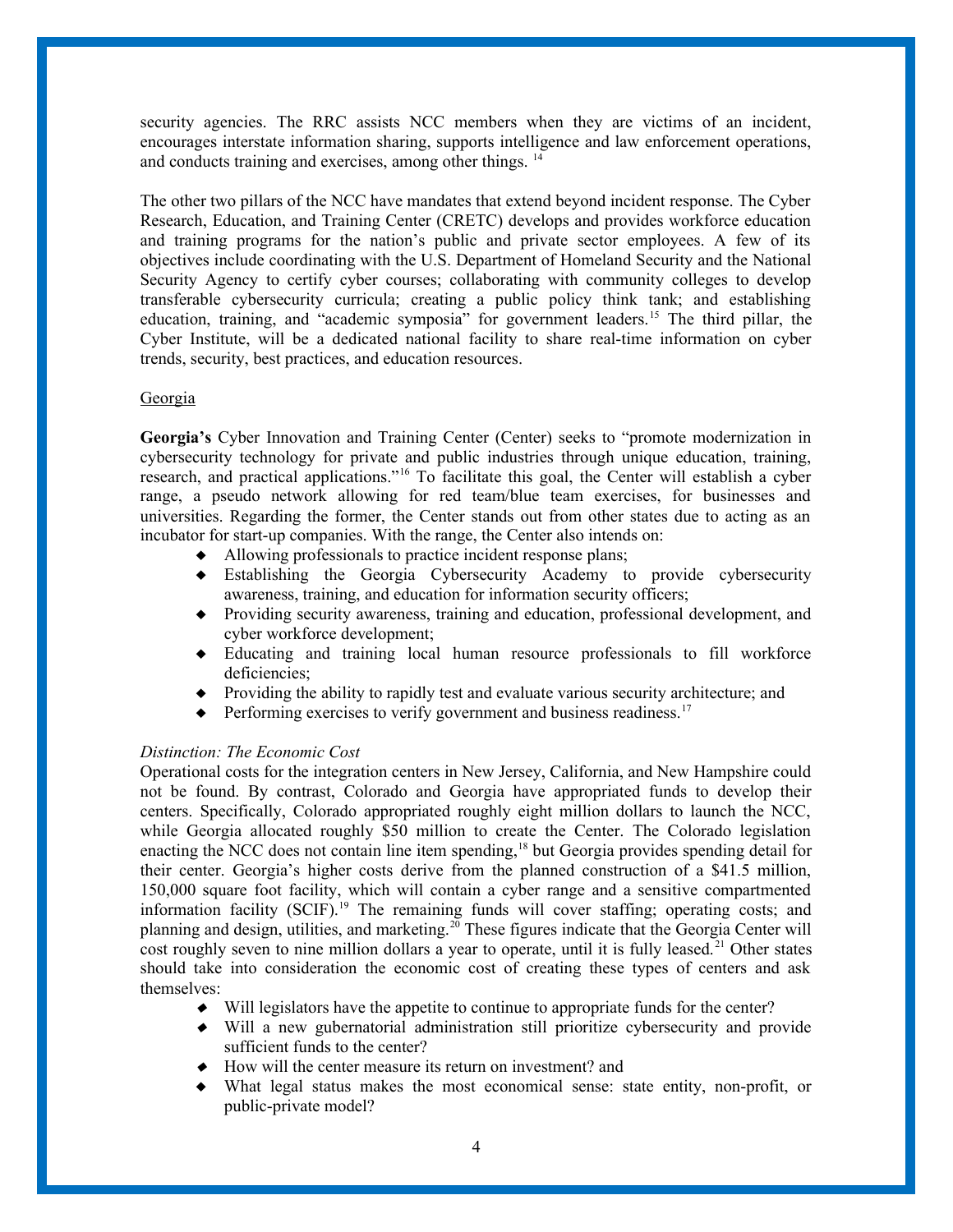#### *Centers with Policy Making Authority*

**Oregon** and **Nevada** currently have pending legislation that would create their own cybersecurity centers. Unlike the previous centers, Oregon's and Nevada's centers would have more active roles in defending the state's networks from cyber threats and, as a result, have authority to enforce their standards and policies.<sup>[4](#page-4-0)</sup>

### **Oregon**

The Oregon Cybersecurity Center of Excellence (CCE) would be the focal point for cybersecurity policies in the state. In addition to performing functions similar to the centers in the previous two categories, such as serving as the state's ISAO and developing the cybersecurity workforce in the state,<sup>[5](#page-4-1)</sup> the CCE would also play a more formal role in securing the state. For example, the CCE would review critical infrastructure's IT security to assess if the current policies are sufficient enough to prevent breaches and to develop plans to recover from threats.<sup>22</sup> The CCE would also create a process to conduct risk-based assessments for state agencies; develop cybersecurity recommendations for state agencies; recommend content and timelines for conducting cybersecurity awareness training for state employees; and establish data breach reporting, among other things. $23$ 

The structure of the CCE further underscores Oregon's whole-of-state approach. While the CCE would reside in the office of the state CIO, members of the center include the state's department of justice; the office of the secretary of state; department of consumer and business services; the higher education coordinating commission; the employment department; and the Oregon Business Development Department, among others.<sup>[6](#page-4-2)</sup>

### Nevada

Although Nevada's new Office of Cyber Defense Coordination (OCD) is technically an office, Gov. Brian Sandoval has referenced it as a center and charged it with duties similar to other state centers.<sup>24</sup> Like Oregon, OCD has a broad mission to "serve as the strategic planning, facilitating, and coordinating office for cybersecurity policy and planning in the state."  $25$  OCD will emulate roles similar to state information security offices by reviewing information systems of state agencies; identifying risks posed to those systems; and developing standards and guidelines for securing those systems. Other responsibilities include developing a disruption response plan; coordinating and initiating cybercrime investigations; creating a statewide strategy; establishing a CIRT; and coordinating a training and awareness program. Gov. Brian Sandoval has proposed to allocate \$3.5 million to establish OCD, which would create four new positions to staff the office.<sup>26</sup>

#### *Distinctions: Authority*

<span id="page-4-0"></span><sup>4</sup> Oregon and Nevada are two of five states that were selected to be in NGA's *Policy Academy on Enhancing State Cybersecurity*. Through this project vehicle, NGA has consulted Oregon and Nevada in devising their respective centers.

<span id="page-4-1"></span><sup>&</sup>lt;sup>5</sup> Roles and responsibilities include: coordinating information sharing related to cybersecurity risks, warnings, and incidents; providing cybersecurity incident response and cybercrime investigations support; recommending best practices for resiliency measures; drafting and updating a cybersecurity strategy and disruption response plan; and detailing steps the state should take to increase resiliency of its operations in preparation of and during the response to a cyber disruption event.

<span id="page-4-2"></span><sup>6</sup> These are all non-voting members. Voting members include representatives from cyber related industries in Oregon, a representative from post-secondary institutions, and one representative from law enforcement.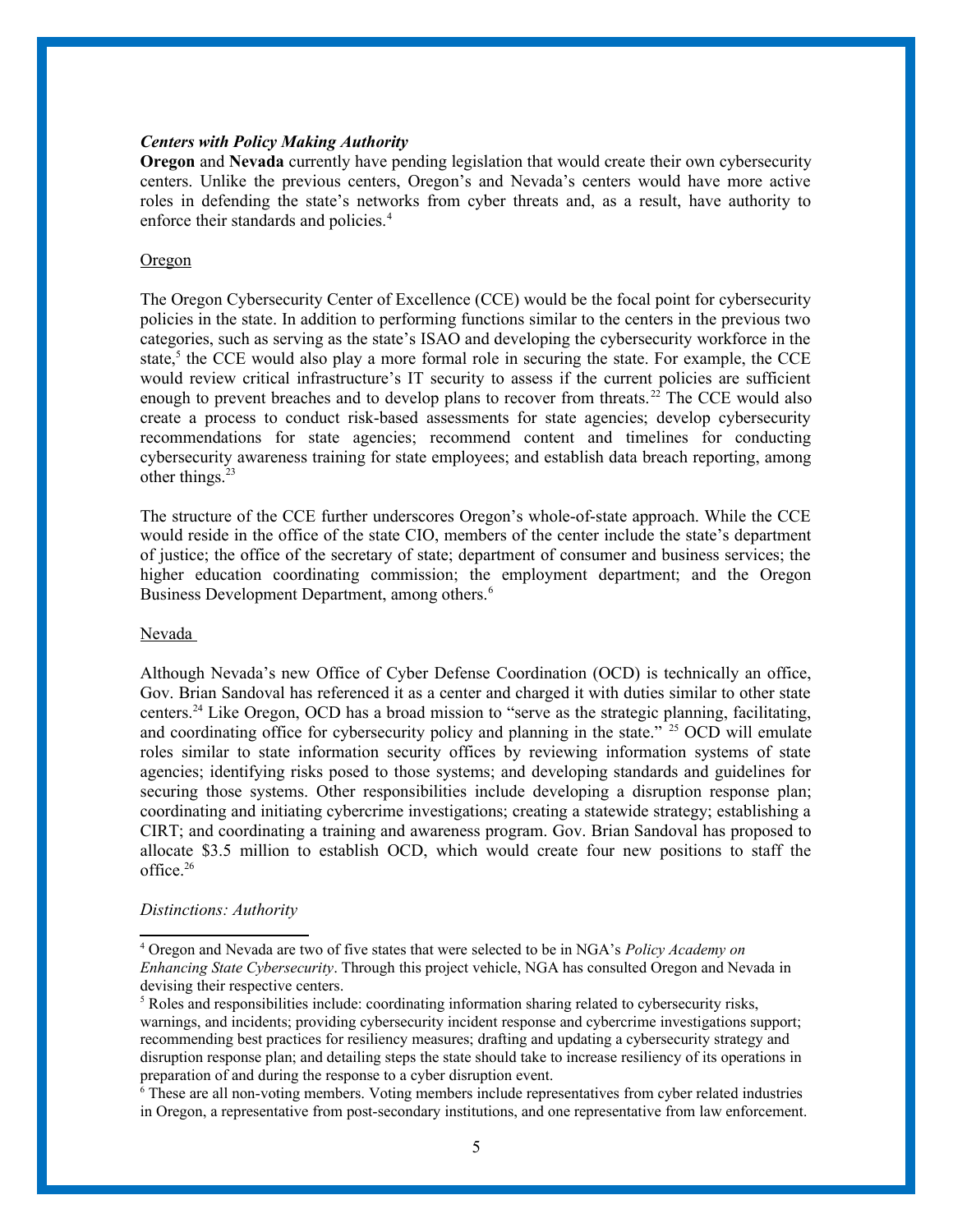The commonality that distinguishes Oregon and Nevada from the rest of the states is their proposed ability to enforce their policies and standards. Yet, how they can enforce their authority differs.

Oregon's current legislation does not appropriate any funds to the CCE, but instead creates the "Oregon Cybersecurity Fund," from which dollars will be "continuously appropriated to the office of the [CIO] for the operation of the [CCE] consistent with the Oregon Cybersecurity Strategy and Cyber Disruption Response Plan."<sup>27</sup> Furthermore, the funds will be used for cyber education, workforce training, assessments and vulnerability testing, disruption and incident response, risk-based remediation measures, and other measures. <sup>28</sup> The CCE's authority to allocate funding—based on strategies that it designs—therefore empowers its leadership to exercise tremendous influence over cybersecurity spending throughout Oregon.

In Nevada, the OCD is granted authority to enforce standards it develops by:

- Coordinating performance audits and assessments of information systems to determine adherence to regulations, standards, etc.;
- Providing recommendations to state agencies and the Division of Enterprise Information Technology Services regarding the security of information systems; and
- Adopting any regulations necessary to carry out the provisions of this bill.

These are just two mechanisms that other states may wish to include in their centers to empower them.

# *Conclusion*

Identifying the roles, responsibilities, and differences of these six centers is a useful exercise to examine how some states are addressing core cybersecurity challenges, such as information sharing and workforce development. Yet, there are unanswered questions that are beyond the scope of this memo that states and practitioners should ask themselves. Is a state center economically sustainable? Does the center duplicate activities within the state or at the national level, or does it truly address a gap in the state? Can existing offices, such as the state's IT security office or fusion center, fulfill a center's activities by changing existing statutes? Can a state negotiate a memorandum of understanding with a neighboring state's center and share resources? What authority should the center possess to enforce its policies?

These centers have or will undoubtedly provide unique benefits to their states; but states wishing to create centers should work with one another on how they can create centers that complement one another rather than duplicate current efforts.

*Please e-mail Michael Garcia, Policy Analyst, Homeland Security and Public Safety Division, at* [mgarcia@nga.org](mailto:mgarcia@nga.org) *with any questions.*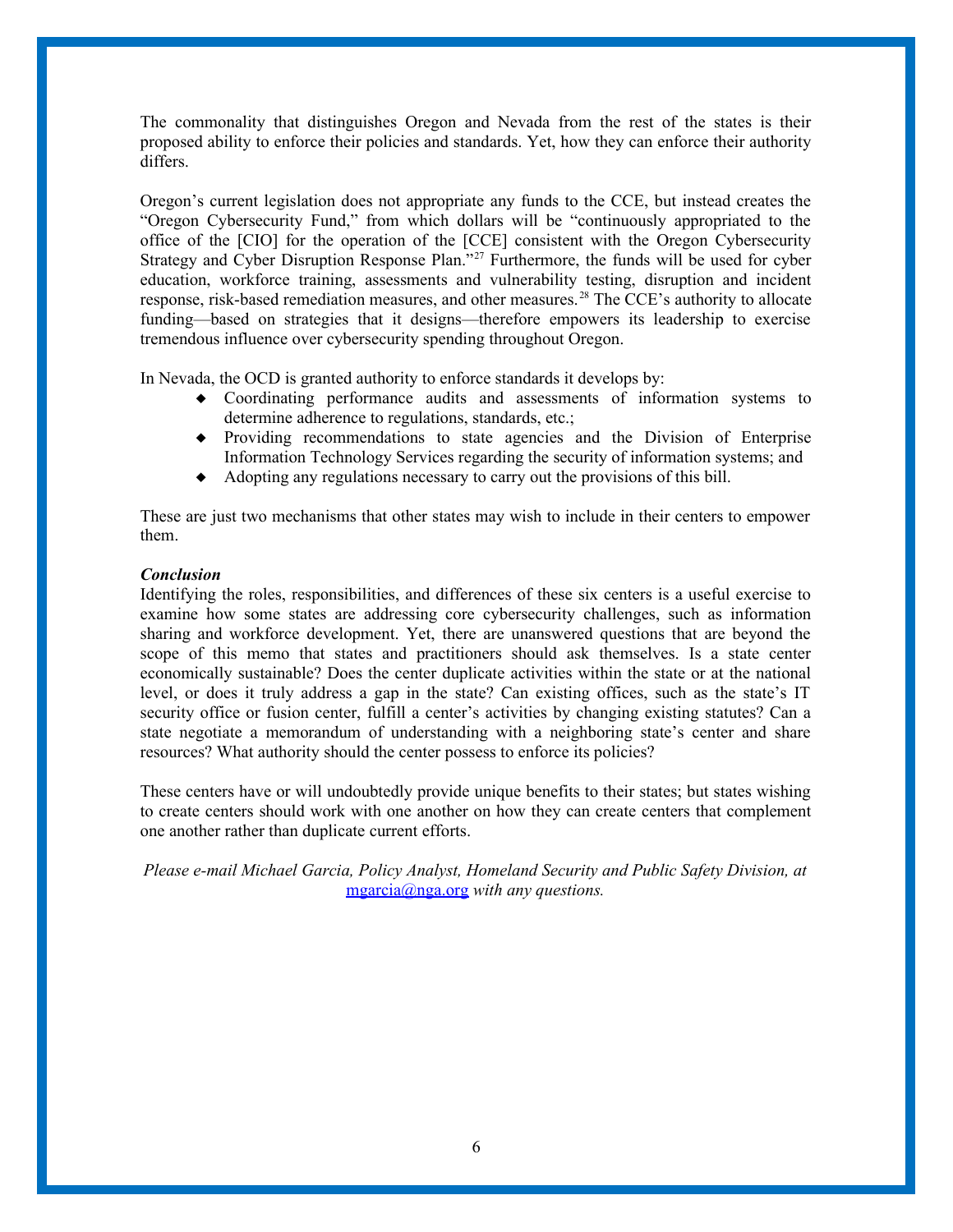<sup>1</sup> New Jersey Governor's Office. (2015). Executive Order No. 178. Retrieved from [http://nj.gov/infobank/circular/eocc178.pdf.](http://nj.gov/infobank/circular/eocc178.pdf)

<sup>2</sup> New Jersey Governor's Office. (2015). Executive Order No. 178. Retrieved from  [http://nj.gov/infobank/circular/eocc178.pdf.](http://nj.gov/infobank/circular/eocc178.pdf)

<sup>3</sup> New Jersey Governor's Office. (2015). Executive Order No. 178. Retrieved from  [http://nj.gov/infobank/circular/eocc178.pdf.](http://nj.gov/infobank/circular/eocc178.pdf)

<sup>4</sup>Office of Governor Edmund G. Brown Jr. (2015). Governor Brown Signs Executive Order to Bolster Cybersecurity. Retrieved from [https://www.gov.ca.gov/news.php?id=19083.](https://www.gov.ca.gov/news.php?id=19083)

<sup>5</sup> Office of Governor Edmund G. Brown Jr. (2015). Governor Brown Signs Executive Order to Bolster Cybersecurity. Retrieved from [https://www.gov.ca.gov/news.php?id=19083.](https://www.gov.ca.gov/news.php?id=19083)

6 Office of Governor Edmund G. Brown Jr. (2015). Governor Brown Signs Executive Order to Bolster Cybersecurity. Retrieved from [https://www.gov.ca.gov/news.php?id=19083.](https://www.gov.ca.gov/news.php?id=19083)

<sup>7</sup> State of New Hampshire Office of the Governor. (2016). An Order Establishing the New Hampshire Cybersecurity Integration Center and Executive Oversight Committee. Retrieved from

[http://sos.nh.gov/WorkArea/DownloadAsset.aspx?id=8589963332.](http://sos.nh.gov/WorkArea/DownloadAsset.aspx?id=8589963332)

<sup>8</sup> State of New Hampshire Department of Information Technology. (2016). Meeting Summary. Retrieved from https://www.nh.gov/doit/it-council/documents/20161028-minutes.pdf.

<sup>9</sup> State of New Hampshire Office of the Governor. (2016). An Order Establishing the New Hampshire Cybersecurity Integration Center and Executive Oversight Committee. Retrieved from

[http://sos.nh.gov/WorkArea/DownloadAsset.aspx?id=8589963332.](http://sos.nh.gov/WorkArea/DownloadAsset.aspx?id=8589963332)

<sup>10</sup> New Jersey Office of Management and Budget. (2016). Fiscal Year 2017: The State of New Jersey Detailed Budget. Retrieved from<http://www.nj.gov/treasury/omb/publications/17budget/pdf/FY17BudgetBook.pdf>(p. D-247).

<sup>11</sup> National Institute of Standards and Technology. (2012). Computer Security Incident Handling Guide:

Recommendations of the National Institute of Standards and Technology. Retrieved from <http://nvlpubs.nist.gov/nistpubs/SpecialPublications/NIST.SP.800-61r2.pdf>.

<sup>12</sup> Office of Governor Edmund G. Brown Jr. (2015). Governor Brown Signs Executive Order to Bolster Cybersecurity. Retrieved from [https://www.gov.ca.gov/news.php?id=19083.](https://www.gov.ca.gov/news.php?id=19083)

<sup>13</sup> State of New Hampshire Office of the Governor. (2016). An Order Establishing the New Hampshire Cybersecurity Integration Center and Executive Oversight Committee. Retrieved from

[http://sos.nh.gov/WorkArea/DownloadAsset.aspx?id=8589963332.](http://sos.nh.gov/WorkArea/DownloadAsset.aspx?id=8589963332)

<sup>14</sup>Colorado General Assembly. (2016). House Bill 16-1453. Retrieved from

[http://www.leg.state.co.us/clics/clics2016a/csl.nsf/fsbillcont2/0528CBE6CA4319BD87257F3A007B1CEF/\\$FILE/](http://www.leg.state.co.us/clics/clics2016a/csl.nsf/fsbillcont2/0528CBE6CA4319BD87257F3A007B1CEF/$FILE/1453_signed.pdf) 1453 signed.pdf.

<sup>15</sup> Colorado General Assembly. (2016). House Bill 16-1453. Retrieved from [http://www.leg.state.co.us/clics/clics2016a/](http://www.leg.state.co.us/clics/clics2016a/csl.nsf/fsbillcont2/0528CBE6CA4319BD87257F3A007B1CEF/$FILE/1453_signed.pdf)  [csl.nsf/fsbillcont2/0528CBE6CA4319BD87257F3A007B1CEF/\\$FILE/1453\\_signed.pdf.](http://www.leg.state.co.us/clics/clics2016a/csl.nsf/fsbillcont2/0528CBE6CA4319BD87257F3A007B1CEF/$FILE/1453_signed.pdf)

<sup>16</sup> State of Georgia. (2016). Georgia Cyber Innovation and Training Center. Retrieved from

https://gov.georgia.gov/sites/gov.georgia.gov/files/related\_files/press\_release/Georgia Cyber Innovation and Training Center.pdf.

<sup>17</sup> State of Georgia. (2016). Georgia Cyber Innovation and Training Center. Retrieved from

https://gov.georgia.gov/sites/gov.georgia.gov/files/related\_files/press\_release/Georgia Cyber Innovation and Training Center.pdf.

<sup>18</sup> Colorado General Assembly. (2016). House Bill 16-1453. Retrieved from [http://www.leg.state.co.us/clics/clics2016a/](http://www.leg.state.co.us/clics/clics2016a/csl.nsf/fsbillcont2/0528CBE6CA4319BD87257F3A007B1CEF/$FILE/1453_signed.pdf)  [csl.nsf/fsbillcont2/0528CBE6CA4319BD87257F3A007B1CEF/\\$FILE/1453\\_signed.pdf.](http://www.leg.state.co.us/clics/clics2016a/csl.nsf/fsbillcont2/0528CBE6CA4319BD87257F3A007B1CEF/$FILE/1453_signed.pdf)

<sup>19</sup> State of Georgia. (2016). Georgia Cyber Innovation and Training Center. Retrieved from

https://gov.georgia.gov/sites/gov.georgia.gov/files/related\_files/press\_release/Georgia Cyber Innovation and Training Center.pdf.

<sup>20</sup> State of Georgia. (2016). Georgia Cyber Innovation and Training Center. Retrieved from

https://gov.georgia.gov/sites/gov.georgia.gov/files/related\_files/press\_release/Georgia Cyber Innovation and Training Center.pdf.

<sup>21</sup> State of Georgia. (2016). Georgia Cyber Innovation and Training Center. Retrieved from https://gov.georgia.gov/sites/gov.georgia.gov/files/related\_files/press\_release/Georgia Cyber Innovation and Training Center.pdf.

 $22$  Oregon State Legislature. (2017). Senate Bill 90. Retrieved from

<https://olis.leg.state.or.us/liz/2017R1/Downloads/MeasureDocument/SB0090/A-Engrossed> .

 $23$  Oregon State Legislature. (2017). Senate Bill 90. Retrieved from

<https://olis.leg.state.or.us/liz/2017R1/Downloads/MeasureDocument/SB0090/A-Engrossed> .

<sup>24</sup> Williams, Jake. (2017). "States Call for Collaboration with Federal Government on Cybersecurity." Fedscoop. Retrieved from. [https://www.fedscoop.com/national-governors-association-call-for-federal-cybersecurity](https://www.fedscoop.com/national-governors-association-call-for-federal-cybersecurity-collaboration/)[collaboration/](https://www.fedscoop.com/national-governors-association-call-for-federal-cybersecurity-collaboration/).

<sup>25</sup> Nevada Legislature. (2017). "Assembly Bill No. 471." Retrieved from [https://www.leg.state.nv.us/Session/79th2017/](https://www.leg.state.nv.us/Session/79th2017/Reports/history.cfm?ID=1067) [Reports/history.cfm?ID=1067](https://www.leg.state.nv.us/Session/79th2017/Reports/history.cfm?ID=1067).

<sup>26</sup> State of Nevada: Governor's Finance Office. (2017). "Executive Budget 2017-2019." P. 2411-2412. Retrieved from [http://budget.nv.gov/uploadedFiles/budgetnvgov/content/StateBudget/2018-2019/FY2017-2019\\_GovExecBudgetBook-](http://budget.nv.gov/uploadedFiles/budgetnvgov/content/StateBudget/2018-2019/FY2017-2019_GovExecBudgetBook-Online.pdf)